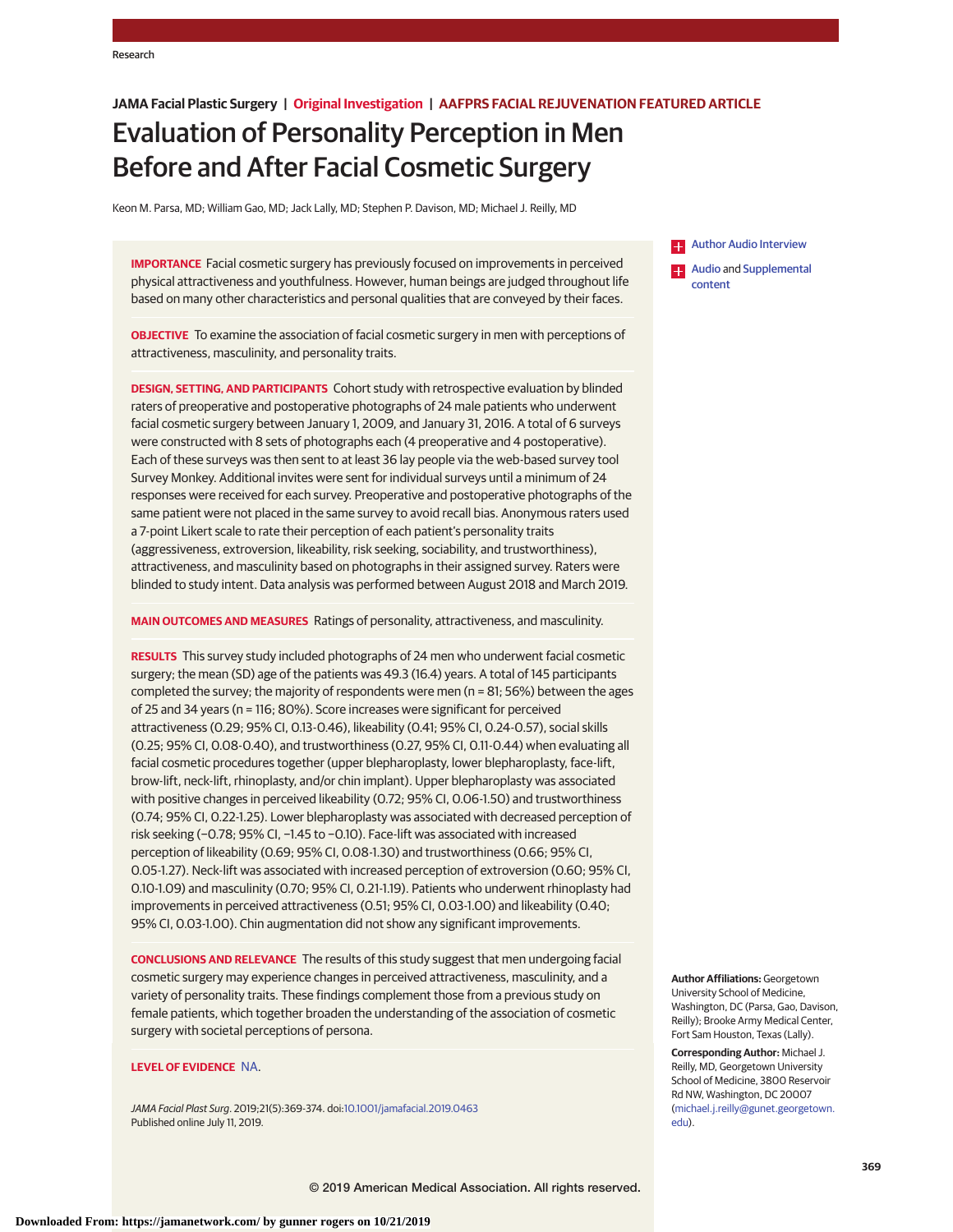**Exercise 12 person's physical appearance is the personal characteristic most obvious and accessible to others in social interaction.<sup>1,2</sup> Although there is little evidence that these inferences accurately reflect the actu** teristic most obvious and accessible to others in social these inferences accurately reflect the actual personality of the observed person, it is not surprising that subtle changes in neutral facial appearances are powerful enough to alter judgments of personality.3-10 *Facial profiling*, as it is otherwise known, appears to be an evolutionary adaptation in response to facial qualities that are subconsciously associated with specific personality attributes. Traits that have been shown to be reproducibly judged in neutral facial evaluations include likeability, social skills, extroversion, trustworthiness, aggressiveness, and risk-seeking behavior.<sup>11</sup>

Research on personality has shown that perceiving a person as attractive fosters positive expectations about his or her personal characteristics. More specifically, attractiveness is strongly associated with sociability, dominance, happiness, and success.<sup>1,3,4</sup> Even infants have the ability to categorize based on attractiveness because they prefer to look at attractive faces.<sup>12</sup> Conversely, individuals with congenital or acquired facial abnormalities, which are rated as significantly less attractive, are perceived as less honest, less employable, less trustworthy, and less popular.<sup>4,13</sup> Thus, an individual's well-being is meaningfully tied to how others perceive their facial features.

Our previous study on women who underwent facial rejuvenation surgery showed an overall increase in postoperative perception of likeability, social skills, attractiveness, and femininity.<sup>14</sup> The purpose of the current study is to evaluate and quantify changes in personality perceptions of men who have undergone facial cosmetic surgery.

# **Methods**

Approval for this studywas obtained from the Georgetown University Medical Center Institutional Review Board. Medical records of all white, male patients who underwent facial cosmetic surgery by 2 authors (M.J.R. and S.P.D.) between January 1, 2009, and January 31, 2016, were then reviewed. Only patients who provided written consent to have their photos used for research purposes and who had complete sets (frontal, oblique, and profile views) of preoperative and postoperative photographs in resting/neutral expression were included. Any cases without well-matched lighting and background were excluded.

There were 24 patients with adequate and appropriate preoperative and postoperative photos who were ultimately included in the study, which resulted in 48 total sets of photos. A total of 6 surveys, each consisting of 8 sets of photos (4 preoperative and 4 postoperative), were constructed. The surveys were designed such that preoperative and postoperative photographs of the same patient were not placed in the same survey in order to prevent recall bias or direct comparison by raters. Each of these surveys was then sent to at least 36 lay people via the web-based survey tool Survey Monkey. Additional invites were sent for individual surveys until a minimum of 24 responses were received for each survey. Informed

### **Key Points**

**Question** Is facial cosmetic surgery in men associated with the perception of attractiveness, masculinity, and personality?

**Findings** This survey study of 145 lay participants who rated photographs of 24 men before and after facial cosmetic surgery demonstrated significant postoperative improvements in perceptions of attractiveness, likeability, social skills, and trustworthiness.

**Meaning** These results may broaden the understanding of cosmetic surgery's association with societal perceptions of persona.

consent was obtained for all web-based participants prior to proceeding to the survey, and the overall response rate was 54.5%.

Survey respondents provided basic demographic information and, using a 7-point Likert scale, rated the level towhich they believed they criticized the appearance of others. They additionally rated their perception of each pictured patient's personality traits (aggressiveness, extroversion, likeability, risk seeking, sociability, and trustworthiness), attractiveness, and masculinity. The aforementioned personality traits were selected based on previous identification as having valid ratability.5-7,13 Survey participants were blinded to the study intent. The study excluded physicians as well as other clinicians who may have had experience in facial analysis and/or facial plastic surgery.

The data has a hierarchy structure with 2 levels of variations: variation of patient and variation of raters. Because the data are clustered, a linear mixed-effect model was performed to account for the correlation between raters within each cluster (ie, patient being rated). The marginal difference of each outcome between preoperative and postoperative state was analyzed separately, and the same analysis was conducted using the surgical procedure as a covariate to control for the confounding effect of procedures. The multivariate linear mixed model was also built to correct for possible correlation between outcome variables and adjust for the effect of covariate procedure. This also served to address possible observer bias. An unpaired *t* test was used to evaluate the data on each patient.

#### Results

The survey response rate was 54.5% (145 of 266 surveys), which is consistent with published benchmark averages and trends.<sup>15</sup> The majority of respondents were white ( $n = 110$ ; 76%), men (n = 81; 56%), between the ages of 25 and 34 years (n = 116; 80%), and had a bachelor's degree or higher level of education (n = 138; 95%). The degree to which survey respondents criticized the appearance of others did not vary significantly between the 6 survey sets. Score increases were significant for perceived attractiveness (0.29; 95% CI, 0.13-0.46), likeability (0.41; 95% CI, 0.24-0.57), social skills (0.25; 95% CI, 0.08-0.40), and trustworthiness (0.27, 95%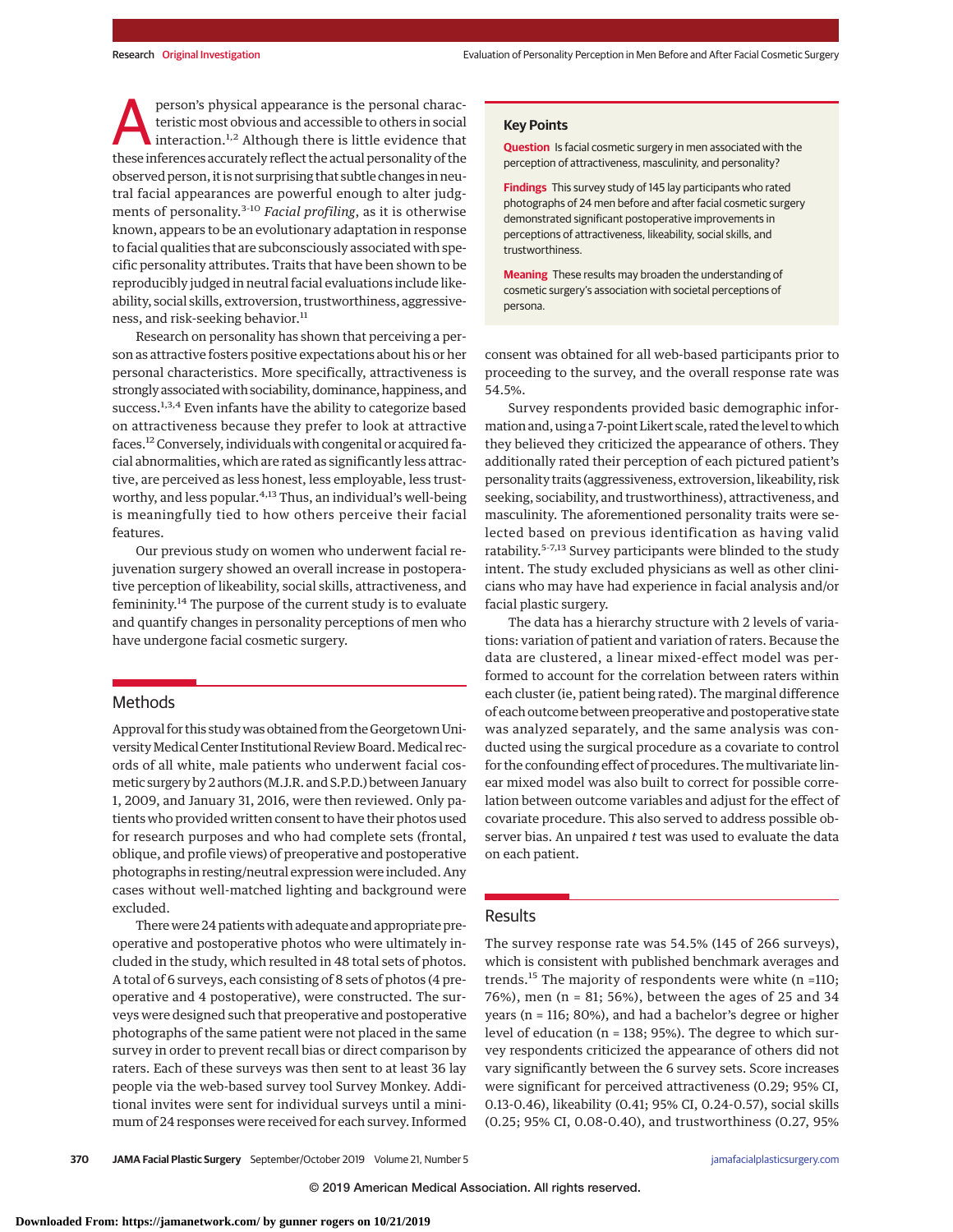| Table 1. Ratings for Patients Undergoing All Facial Cosmetic Procedures <sup>a</sup> |               |               |                               |         |  |  |
|--------------------------------------------------------------------------------------|---------------|---------------|-------------------------------|---------|--|--|
|                                                                                      | Estimate (SE) |               |                               |         |  |  |
| <b>Outcomes</b>                                                                      | Preoperative  | Postoperative | Difference (95% CI)           | P Value |  |  |
| Aggressiveness                                                                       | 3.38(0.25)    | 3.24(0.25)    | $-0.14$ ( $-0.30$ to 0.03)    | .10     |  |  |
| Extroversion                                                                         | 3.41(0.25)    | 3.52(0.25)    | $0.11 (-0.06 to 0.27)$        | .20     |  |  |
| Likeability                                                                          | 3.54(0.25)    | 3.94(0.25)    | 0.41(0.24 to 0.57)            | < 0.01  |  |  |
| Risk seeking                                                                         | 3.40(0.25)    | 3.39(0.25)    | $-0.01$ ( $-0.17$ to 0.15)    | .89     |  |  |
| Sociability                                                                          | 3.63(0.25)    | 3.87(0.25)    | 0.24(0.08 to 0.40)            | .004    |  |  |
| <b>Trustworthiness</b>                                                               | 3.41(0.25)    | 3.68(0.25)    | $0.27(0.11 \text{ to } 0.44)$ | .001    |  |  |
| <b>Attractiveness</b>                                                                | 2.76(0.25)    | 3.05(0.25)    | $0.29(0.13 \text{ to } 0.46)$ | < 0.001 |  |  |
| Masculinity                                                                          | 4.19(0.25)    | 4.32(0.25)    | $0.13$ (-0.03 to 0.30)        | .11     |  |  |

<sup>a</sup> A multivariate linear mixed-effect model was used to adjust for procedures and correlation between outcomes.

CI, 0.11-0.44) when evaluating all facial cosmetic procedures together (upper blepharoplasty, lower blepharoplasty, facelift, brow-lift, neck-lift, rhinoplasty, and/or chin implant). There were no significant score changes noted for perceived extroversion (0.11, 95% CI, −0.06 to 0.27), risk seeking (−0.01, 95% CI, −0.17 to 0.15), aggressiveness (−0.14; 95% CI, −0.30 to 0.02), or masculinity (0.13, 95% CI, −0.03 to 0.30) (Table 1). Not all of the group findings were generalizable to each patient. The patient in Figure 1 demonstrates improvements in attractiveness (1.90; *P* < .001) and social skills  $(0.98; P = .01)$ , and he also had a statistically significant different perception in extroversion (0.83; *P* = .03), risk seeking (1.00; *P* = .01), and masculinity (2.06; *P* < .001).

When the analysis was performed on a procedurespecific basis (Table 2), chin augmentation was the only procedure not associated with a change in perceived attractiveness,masculinity, or personality. In contrast, upper blepharoplasty, lower blepharoplasty, brow-lift, face-lift, neck-lift, and rhinoplasty did show statistically significant changes in ratings. For upper blepharoplasty, positive changes in the perception of likeability (0.72; 95% CI, 0.06-1.50) and trustworthiness (0.74; 95% CI, 0.22-1.25) were found. Lower blepharoplasty was associated with a decrease in perceived risk seeking (−0.78; 95% CI, −1.45 to −0.10). Brow-lift was associated with an increased perception of extroversion (0.78; 95% CI, 0.06-1.50) and risk seeking (−0.9; 95% CI, −1.62 to −0.18).

For face-lift procedures, likeability (0.69; 95% CI, 0.08- 1.30) and trustworthiness (0.66; 95% CI, 0.05-1.27) were perceived as having a positive change. Neck-lift was associated with an increase in perceived extroversion (0.60; 95% CI, 0.10- 1.09) and masculinity (0.70; 95% CI, 0.21-1.19). Lastly, patients undergoing rhinoplasty experienced an improvement in attractiveness (0.51; 95% CI, 0.03-1.00) with increased likeability (0.40; 95% CI, 0.03-1.00). Figure 2 demonstrates the results of a patient following rhinoplasty and chin augmentation.

For details regarding the multivariate linear mixed-effect model and the solution for fixed-effect model and random effect model, please refer to the [Supplement.](https://jama.jamanetwork.com/article.aspx?doi=10.1001/jamafacial.2019.0463&utm_campaign=articlePDF%26utm_medium=articlePDFlink%26utm_source=articlePDF%26utm_content=jamafacial.2019.0463)

## **Discussion**

The overgeneralization theory states that personality perceptions are drawn from inferences based on the hint of

Figure 1. Preoperative (Top) and Postoperative (Bottom) Photographs of a Patient and Detailed Perceived Personality Changes After Comprehensive Facial Cosmetic Surgery



| Patient<br><b>Characteristic</b> | Preoperative<br>Rating | Postoperative<br>Rating | <b>Net Rating</b><br>Change | P Value |
|----------------------------------|------------------------|-------------------------|-----------------------------|---------|
| Aggressiveness                   | 3.73                   | 3.90                    | 0.17                        | .67     |
| Extroversion                     | 4.32                   | 5.15                    | 0.83                        | .03     |
| Likeability                      | 4.09                   | 4.65                    | 0.56                        | .12     |
| Risk seeking                     | 3.45                   | 4.45                    | 1.00                        | .01     |
| Sociability                      | 4.32                   | 5.30                    | 0.98                        | .01     |
| <b>Trustworthiness</b>           | 3.77                   | 4.35                    | 0.58                        | .14     |
| Attractiveness                   | 2.95                   | 4.85                    | 1.90                        | < 0.001 |
| <b>Masculinity</b>               | 3.14                   | 5.20                    | 2.06                        | < 0.01  |

dynamic expression and is applicable to the findings of this study.<sup>16,17</sup> For each of the specific facial cosmetic procedures that were evaluated, statistically significant changes were seen in at least 1 measured domain of personality, attractiveness, and/or masculinity. Although our previous study on female patients undergoing various facial rejuvenation procedures revealed enhanced perceived femininity after face-lift and lower blepharoplasty, $14$  the current study revealed increased perceived masculinity after neck-lift procedures. A well-defined jawline is a traditionally masculine trait and is seen as a sign of physical fitness and athleticism.9,18 It is unexpected that a similar enhancement of perceived masculinity was not seen in patients undergoing chin augmentation. This is likely owing to the small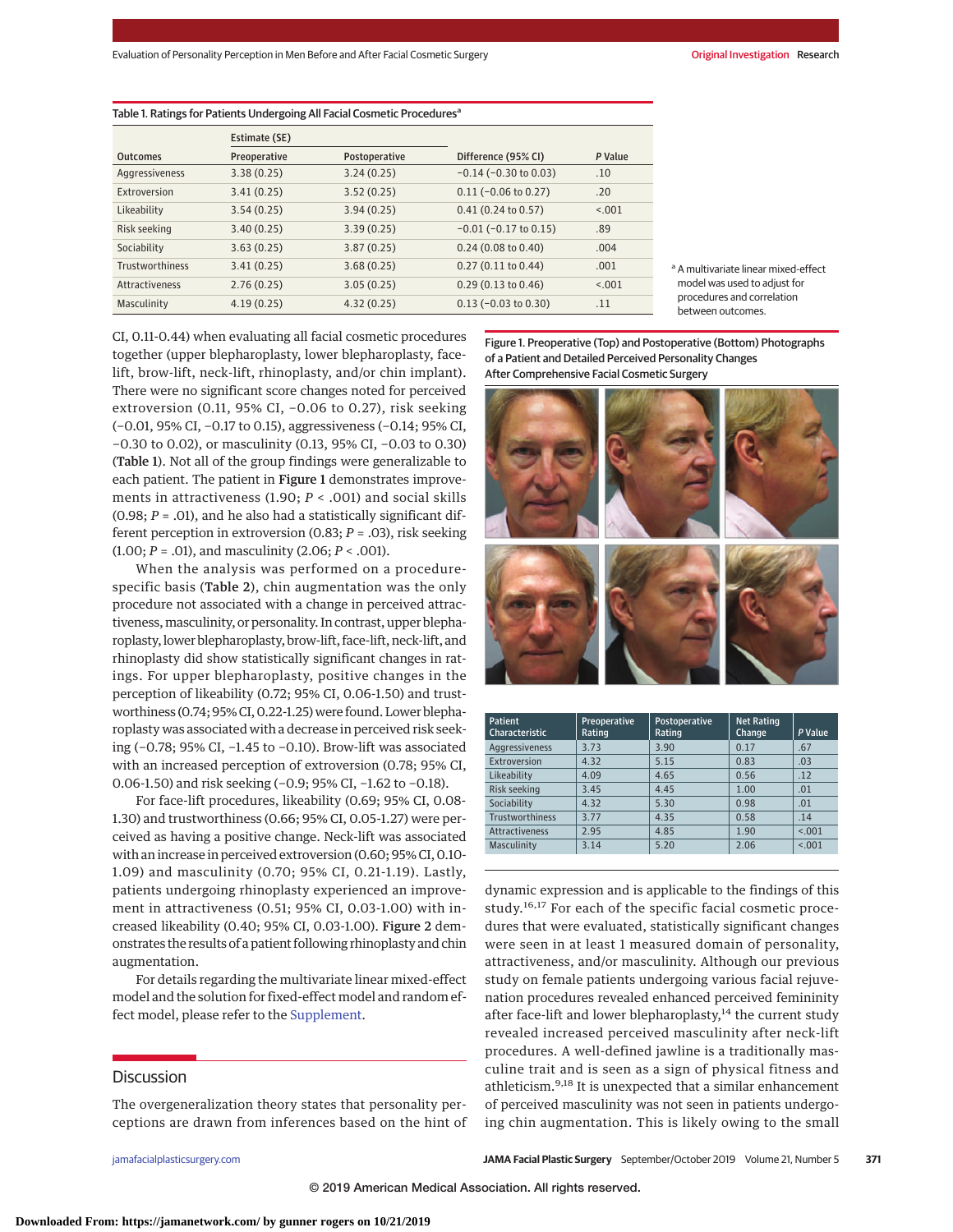|                                   |                       | Estimate (SE) |               |                                |         |
|-----------------------------------|-----------------------|---------------|---------------|--------------------------------|---------|
| Procedure                         | <b>Outcomes</b>       | Preoperative  | Postoperative | Difference (95% CI)            | P Value |
| Brow-lift $(n = 2)$               | Aggressiveness        | 3.95(0.15)    | 3.44(0.34)    | $-0.52$ ( $-1.24$ to 0.20)     | .16     |
|                                   | Extroversion          | 3.24(0.15)    | 4.02(0.34)    | $0.78(0.06 \text{ to } 1.50)$  | .03     |
|                                   | Likeability           | 4.14(0.15)    | 4.39(0.34)    | $0.25$ (-0.47 to 0.98)         | .49     |
|                                   | Risk seeking          | 4.00(0.15)    | 3.11(0.34)    | $-0.90$ ( $-1.62$ to $-0.18$ ) | .01     |
|                                   | Sociability           | 4.26(0.15)    | 3.77(0.34)    | $-0.49$ ( $-1.21$ to 0.23)     | .18     |
|                                   | Trustworthiness       | 3.98(0.15)    | 4.39(0.34)    | $0.41 (-0.31 to 1.13)$         | .26     |
|                                   | <b>Attractiveness</b> | 3.38(0.15)    | 3.13(0.34)    | $-0.24$ ( $-0.97$ to 0.48)     | .51     |
|                                   | Masculinity           | 4.73(0.15)    | 4.52(0.34)    | $-0.22$ ( $-0.94$ to 0.50)     | .55     |
| Upper blepharoplasty<br>$(n = 9)$ | Aggressiveness        | 3.38(0.27)    | 3.06(0.28)    | $-0.32$ ( $-0.83$ to $0.19$ )  | .22     |
|                                   | Extroversion          | 3.38(0.27)    | 3.64(0.28)    | $0.26$ (-0.26 to 0.77)         | .32     |
|                                   | Likeability           | 3.47(0.27)    | 4.18(0.28)    | $0.72$ (0.20 to 1.23)          | .01     |
|                                   | Risk seeking          | 3.45(0.27)    | 3.12(0.28)    | $-0.33$ ( $-0.84$ to $0.18$ )  | .20     |
|                                   | Sociability           | 3.68(0.27)    | 4.07(0.28)    | $0.40$ (-0.12 to 0.91)         | .13     |
|                                   | Trustworthiness       | 3.36(0.27)    | 4.09(0.28)    | $0.74(0.22 \text{ to } 1.25)$  | .01     |
|                                   | <b>Attractiveness</b> | 2.82(0.27)    | 3.15(0.28)    | $0.33 (-0.19 to 0.84)$         | .21     |
|                                   | Masculinity           | 4.13(0.27)    | 4.33(0.28)    | $0.20 (-0.32 to 0.71)$         | .45     |
| Lower blepharoplasty              | Aggressiveness        | 3.52(0.24)    | 3.00(0.35)    | $-0.52$ ( $-1.20$ to $0.16$ )  | .13     |
| $(n = 10)$                        | Extroversion          | 3.59(0.24)    | 3.46(0.35)    | $-0.13$ ( $-0.81$ to 0.55)     | .70     |
|                                   | Likeability           | 3.71(0.24)    | 3.91(0.35)    | $0.21$ (-0.47 to 0.88)         | .55     |
|                                   | Risk seeking          | 3.70(0.24)    | 2.93(0.35)    | $-0.78$ ( $-1.45$ to $-0.10$ ) | .02     |
|                                   | Sociability           | 3.90(0.24)    | 3.80(0.35)    | $-0.11$ ( $-0.78$ to 0.57)     | .76     |
|                                   | Trustworthiness       | 3.50(0.24)    | 3.89(0.35)    | $0.39$ (-0.29 to 1.06)         | .26     |
|                                   | Attractiveness        | 3.04(0.24)    | 2.83(0.35)    | $-0.21$ ( $-0.89$ to 0.47)     | .54     |
|                                   | Masculinity           | 4.20(0.24)    | 4.26(0.35)    | $0.06$ (-0.62 to 0.74)         | .86     |
| Face-lift $(n = 3)$               | Aggressiveness        | 3.40(0.21)    | 3.55(0.28)    | $0.15$ (-0.45 to 0.76)         | .62     |
|                                   | Extroversion          | 3.48(0.21)    | 3.86(0.28)    | $0.38 (-0.23 to 0.99)$         | .22     |
|                                   | Likeability           | 3.61(0.21)    | 4.30(0.28)    | 0.69(0.08 to 1.30)             | .02     |
|                                   | Risk seeking          | 3.49(0.21)    | 3.40(0.28)    | $-0.08$ ( $-0.70$ to 0.52)     | .78     |
|                                   | Sociability           | 3.73(0.21)    | 4.25(0.28)    | $0.52$ (-0.08 to 1.13)         | .09     |
|                                   | Trustworthiness       | 3.47(0.21)    | 4.13(0.28)    | $0.66(0.05 \text{ to } 1.27)$  | .03     |
|                                   | Attractiveness        | 2.82(0.21)    | 3.23(0.28)    | $0.41$ (-0.19 to 1.02)         | .18     |
|                                   | Masculinity           | 4.21(0.21)    | 4.61(0.28)    | $0.40$ (-0.20 to 0.77)         | .19     |
| Neck-lift $(n = 5)$               | Aggressiveness        | 3.76(0.16)    | 4.02(0.24)    | $0.26$ (-0.23 to 0.75)         | .30     |
|                                   | Extroversion          | 3.76(0.16)    | 4.36 (0.24)   | $0.60$ (0.10 to 1.09)          | .02     |
|                                   | Likeability           | 3.96(0.16)    | 4.31(0.24)    | $0.35$ (-0.15 to 0.84)         | .17     |
|                                   | Risk seeking          | 3.87(0.16)    | 3.87(0.24)    | $0 (-0.49 to 0.49)$            | .99     |
|                                   | Sociability           | 4.04(0.16)    | 4.42(0.24)    | $0.38$ (-0.11 to 0.88)         | .13     |
|                                   | Trustworthiness       | 3.81(0.16)    | 4.19 (0.24)   | $0.39$ (-0.11 to 0.88)         | .12     |
|                                   | Attractiveness        | 3.22(0.16)    | 3.50(0.24)    | $0.28 (-0.22 to 0.93)$         | .27     |
|                                   | Masculinity           | 4.59(0.17)    | 5.29(0.24)    | 0.70 (0.21 to 1.19)            | .01     |
| Rhinoplasty ( $n = 12$ )          | Aggressiveness        | 3.91(0.17)    | 3.57(0.18)    | $-0.34$ ( $-0.83$ to $0.14$ )  | .16     |
|                                   | Extroversion          | 3.84(0.17)    | 3.68(0.18)    | $-0.16$ ( $-0.64$ to 0.33)     | .52     |
|                                   | Likeability           | 3.83(0.17)    | 4.22(0.18)    | $0.40$ (-0.08 to 0.88)         | .11     |
|                                   | Risk seeking          | 3.67(0.17)    | 3.92(0.18)    | $0.26$ (-0.22 to 0.74)         | .29     |
|                                   | Sociability           | 3.81(0.17)    | 4.16(0.18)    | $0.35$ (-0.14 to 0.83)         | .16     |
|                                   | Trustworthiness       | 3.82(0.17)    | 3.80(0.18)    | $-0.01$ ( $-0.50$ to 0.50)     | .95     |
|                                   | Attractiveness        | 2.96(0.17)    | 3.47(0.18)    | 0.51 (0.03 to 1.00)            | .03     |
|                                   | Masculinity           | 4.77(0.17)    | 4.48(0.18)    | $-0.30$ ( $-0.78$ to $0.19$ )  | .22     |

(continued)

number of patients in this subgroup (n = 4). Results in this subgroup appear to have been skewed by a notable decrease

in perceived masculinity in a patient with a chin implant who also underwent face-lift. Overall, the data suggest that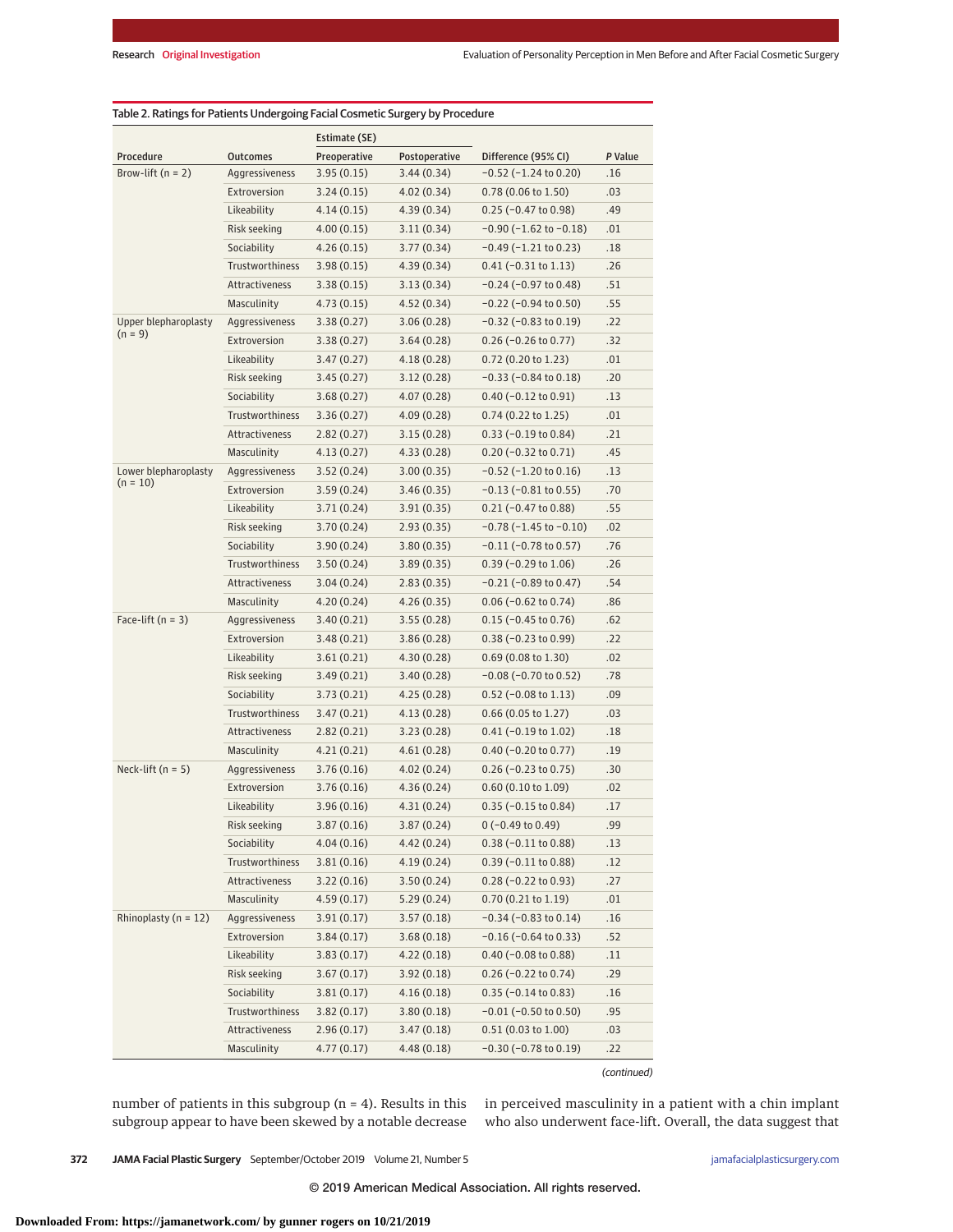|                                |                        | Estimate (SE) |               |                               |         |
|--------------------------------|------------------------|---------------|---------------|-------------------------------|---------|
| Procedure                      | <b>Outcomes</b>        | Preoperative  | Postoperative | Difference (95% CI)           | P Value |
| Chin augmentation<br>$(n = 4)$ | Aggressiveness         | 3.95(0.20)    | 3.85(0.27)    | $-0.11$ ( $-0.65$ to 0.44)    | .70     |
|                                | Extroversion           | 4.01(0.20)    | 3.50(0.27)    | $-0.51$ ( $-1.06$ to 0.03)    | .06     |
|                                | Likeability            | 4.13(0.20)    | 3.95(0.27)    | $-0.18$ ( $-0.73$ to 0.37)    | .51     |
|                                | Risk seeking           | 4.03(0.20)    | 3.61(0.27)    | $-0.42$ ( $-0.96$ to $0.13$ ) | .13     |
|                                | Sociability            | 4.24(0.20)    | 3.84(0.27)    | $-0.40$ ( $-0.95$ to $0.15$ ) | .16     |
|                                | <b>Trustworthiness</b> | 4.00(0.20)    | 3.99(0.27)    | $-0.01$ ( $-0.56$ to 0.53)    | .96     |
|                                | Attractiveness         | 3.37(0.20)    | 2.99(0.27)    | $-0.38$ ( $-0.92$ to $0.17$ ) | .18     |
|                                | Masculinity            | 4.75(0.20)    | 4.54(0.27)    | $-0.21$ ( $-0.76$ to 0.34)    | .45     |

#### Table 2. Ratings for Patients Undergoing Facial Cosmetic Surgery by Procedure (continued)

the current repertoire and execution of facial cosmetic procedures for men are likely not as gender enhancing as they are for women.

Changes in personality perception appear to be related to specific anatomic areas of the face. The corner of the mouth and fullness of the cheeks, for example, are diagnostic regions for happy expressions and play an important role in perception of personality traits such as extroversion, likability, and social skills.<sup>2</sup> This may explain why the patients undergoing face-lift, which can subtly affect the position of the oral commissure, are noted to be significantly more likeable and trustworthy postoperatively. These findings are more modest than the results of our previous study on female patients undergoing face-lift, which demonstrated improvements in perceived likeability, social skills, attractiveness, and femininity. It appears that the semblance of a smile is not linked to masculinity as it is to femininity.19,20

The eyes have been shown to be highly diagnostic for trustworthiness and vitality.<sup>8</sup> Procedures that widen the palpebral aperture can help make patients look less tired and more engaged, with consequent benefits to personality perceptions.6,12 In the present study, patients undergoing upper blepharoplasty appear more likeable and trustworthy after surgery.

Lastly, patients who underwent rhinoplasty had no significant change in personality perception or masculinity. These patients did experience a significant increase in attractiveness, which is in line with previously published literature.<sup>21-24</sup> The nose is not a particularly emotive part of the face, which may explain the lack of change in personality domains. This further supports the theory of overgeneralization where perceptions of personality are inferred from resting facial expressions.

It is important to note that although generally favorable, not all patients experienced a positive change in the postoperative perception of their personality traits, masculinity, and attractiveness. More research is needed to better understand the different variables that can optimize outcomes at the individual patient level.

### Limitations

We acknowledge that there are several limitations to this study. The study population is from the patients of 2

Figure 2. Preoperative (Top) and Postoperative (Bottom) Photographs of a Patient and Detailed Lack of Perceived Personality Changes After Rhinoplasty



| <b>Patient</b><br>Characteristic | Preoperative<br>Rating | Postoperative<br>Rating | <b>Net Rating</b><br>Change | P Value |
|----------------------------------|------------------------|-------------------------|-----------------------------|---------|
| Aggressiveness                   | 3.35                   | 3.33                    | $-0.02$                     | .96     |
| Extroversion                     | 4.76                   | 4.78                    | 0.02                        | .97     |
| Likeability                      | 4.94                   | 5.22                    | 0.28                        | .43     |
| Risk seeking                     | 4.29                   | 4.22                    | $-0.07$                     | .84     |
| Sociability                      | 5.12                   | 5.17                    | 0.05                        | .88     |
| <b>Trustworthiness</b>           | 3.94                   | 4.67                    | 0.73                        | .06     |
| <b>Attractiveness</b>            | 4.18                   | 4.83                    | 0.65                        | .18     |
| Masculinity                      | 4.53                   | 5.44                    | 0.91                        | .07     |

surgeons, which tempers the degree to which we can generalize the findings. Selection bias may also manifest in the fact that patients in this study group agreed to have their photographs used for research purposes. This study does not assess for effect-size estimation precluding our ability to quantify how much an average individual will improve in the various domains after surgery. Lastly, though we attempted to control observer bias by assessing the degree of criticism among our survey respondents, as well as by performing a mixed-effect regression, there may have been